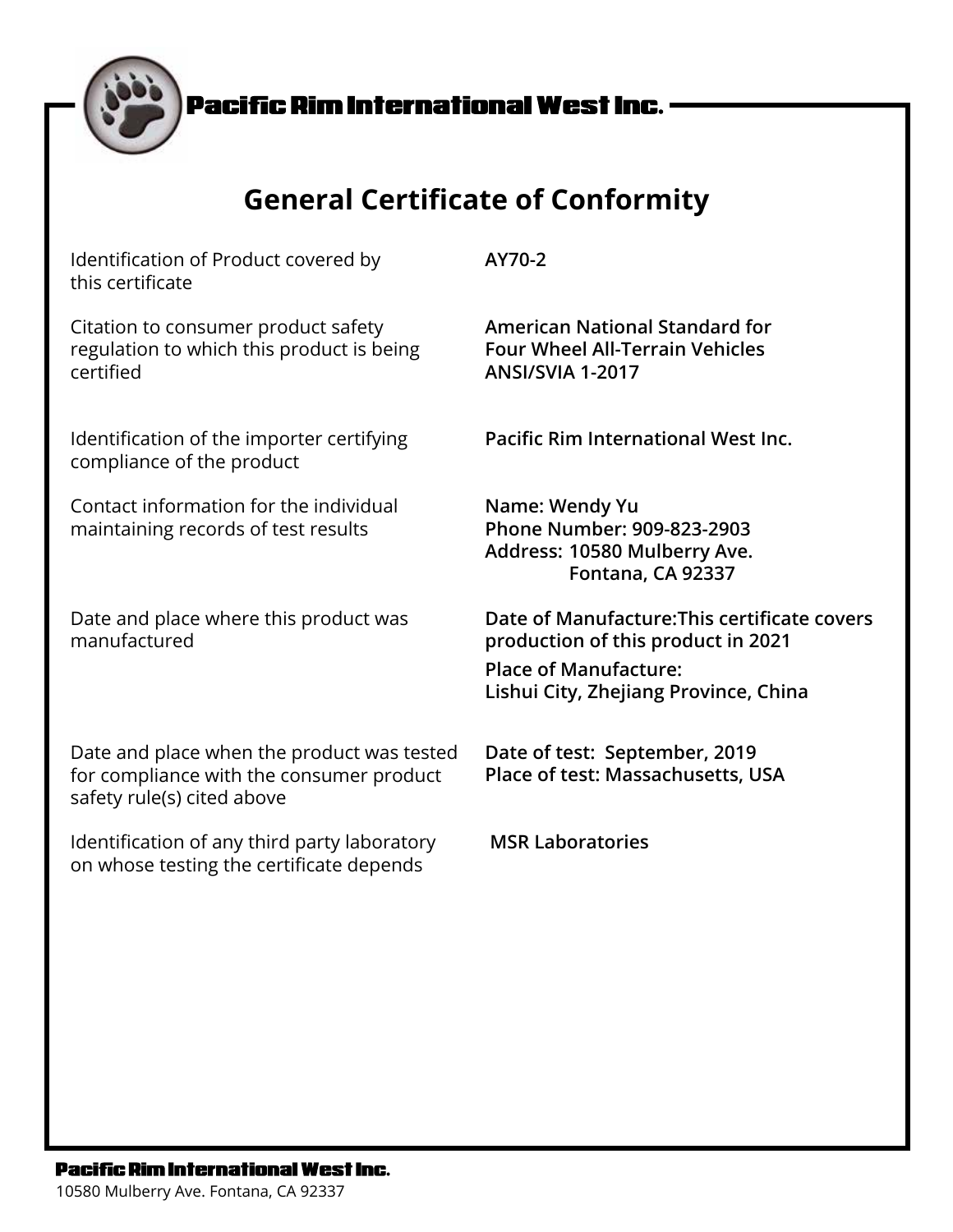# **General Certificate of Conformity**

Identification of Product covered by this certificate

Citation to consumer product safety regulation to which this product is being certified

Identification of the importer certifying compliance of the product

Contact information for the individual maintaining records of test results

Date and place where this product was manufactured

**AT125-2**

**American National Standard for Four Wheel All-Terrain Vehicles ANSI/SVIA 1-2017**

**Pacific Rim International West Inc.**

**Name: Wendy Yu Phone Number: 909-823-2903 Address: 10580 Mulberry Ave. Fontana, CA 92337**

**Date of Manufacture:This certificate covers production of this product in 2021**

**Place of Manufacture: Lishui City, Zhejiang Province, China**

Date and place when the product was tested for compliance with the consumer product safety rule(s) cited above

Identification of any third party laboratory on whose testing the certificate depends

**Date of test: August, 2019 Place of test: Massachusetts, USA**

 **MSR Laboratories**

#### **Pacific Rim International West Inc.**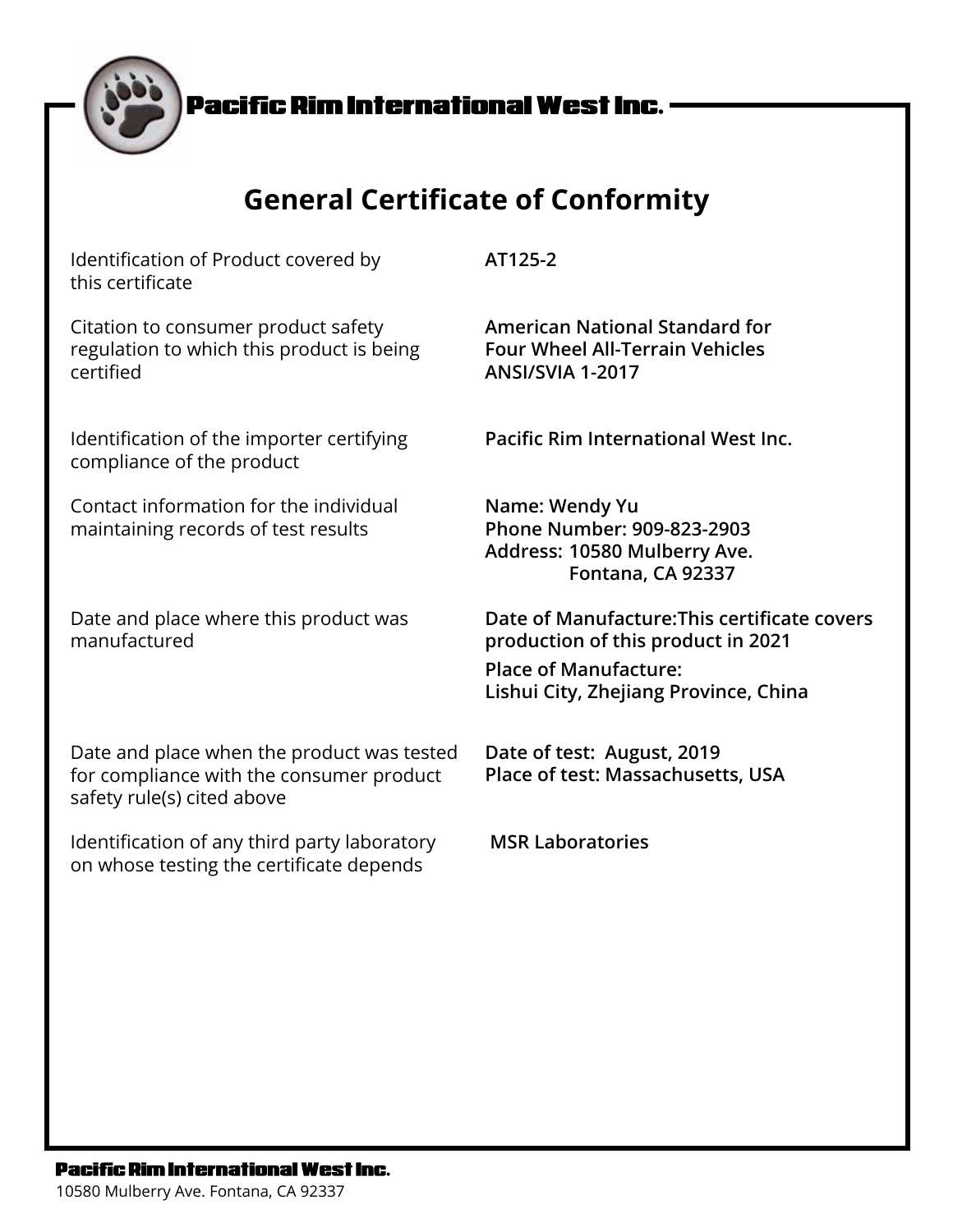# **General Certificate of Conformity**

Identification of Product covered by this certificate

Citation to consumer product safety regulation to which this product is being certified

Identification of the importer certifying compliance of the product

Contact information for the individual maintaining records of test results

Date and place where this product was manufactured

Date and place when the product was tested for compliance with the consumer product safety rule(s) cited above

Identification of any third party laboratory on whose testing the certificate depends

**AU125-2**

**American National Standard for Four Wheel All-Terrain Vehicles ANSI/SVIA 1-2017**

**Pacific Rim International West Inc.**

**Name: Wendy Yu Phone Number: 909-823-2903 Address: 10580 Mulberry Ave. Fontana, CA 92337**

**Date of Manufacture:This certificate covers production of this product in 2021**

**Place of Manufacture: Lishui City, Zhejiang Province, China**

**Date of test: August, 2019 Place of test: Massachusetts, USA**

 **MSR Laboratories**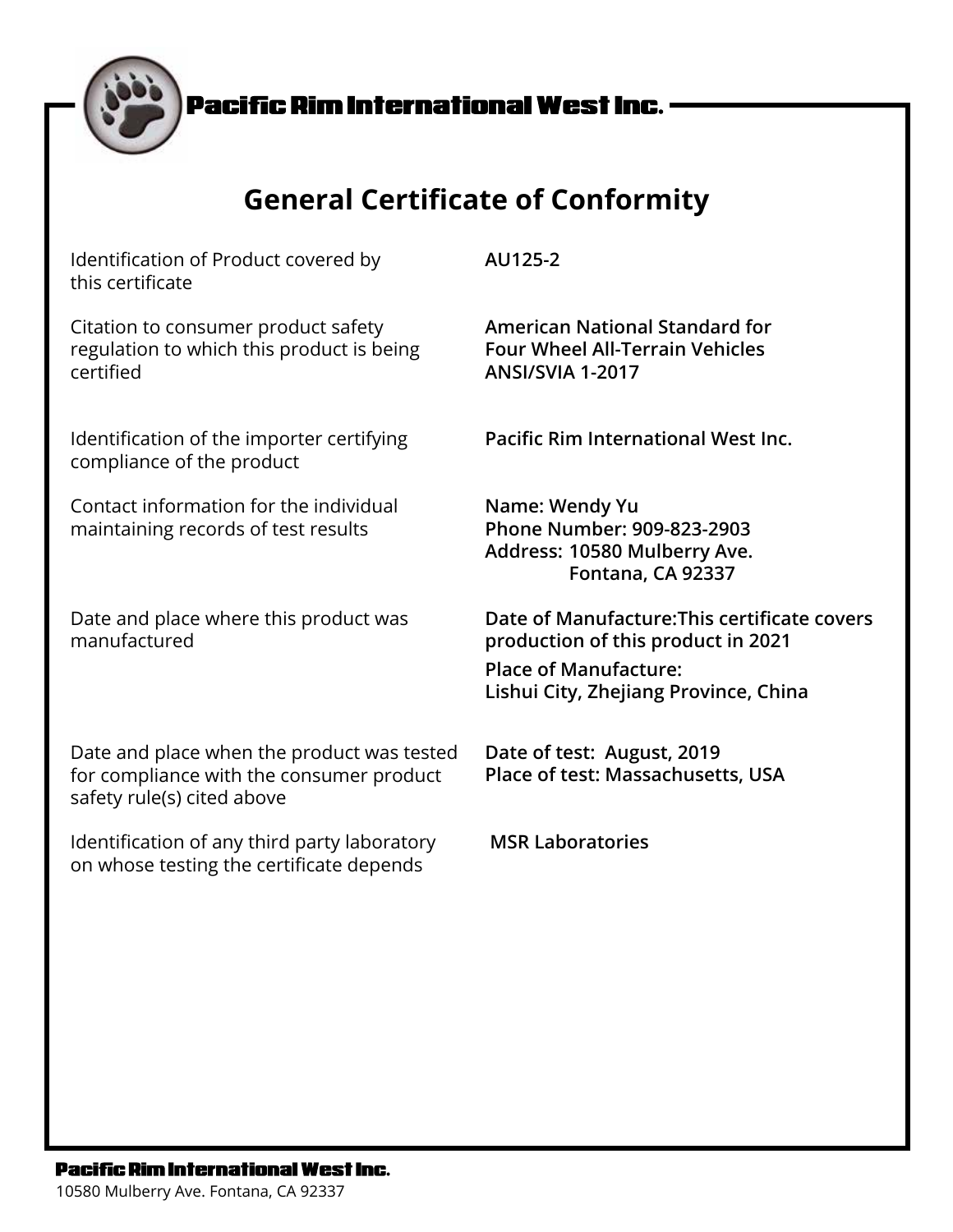| <b>General Certificate of Conformity</b>                                                                             |                                                                                                            |  |
|----------------------------------------------------------------------------------------------------------------------|------------------------------------------------------------------------------------------------------------|--|
| Identification of Product covered by<br>this certificate                                                             | A150                                                                                                       |  |
| Citation to consumer product safety<br>regulation to which this product is being<br>certified                        | <b>American National Standard for</b><br><b>Four Wheel All-Terrain Vehicles</b><br><b>ANSI/SVIA 1-2017</b> |  |
| Identification of the importer certifying<br>compliance of the product                                               | Pacific Rim International West Inc.                                                                        |  |
| Contact information for the individual<br>maintaining records of test results                                        | Name: Wendy Yu<br>Phone Number: 909-823-2903<br>Address: 10580 Mulberry Ave.<br>Fontana, CA 92337          |  |
| Date and place where this product was<br>manufactured                                                                | Date of Manufacture: This certificate covers<br>production of this product in 2021                         |  |
|                                                                                                                      | <b>Place of Manufacture:</b><br>Lishui City, Zhejiang Province, China                                      |  |
| Date and place when the product was tested<br>for compliance with the consumer product<br>safety rule(s) cited above | N/A                                                                                                        |  |
| Identification of any third party laboratory<br>on whose testing the certificate depends                             | N/A                                                                                                        |  |

### **Pacific Rim International West Inc.**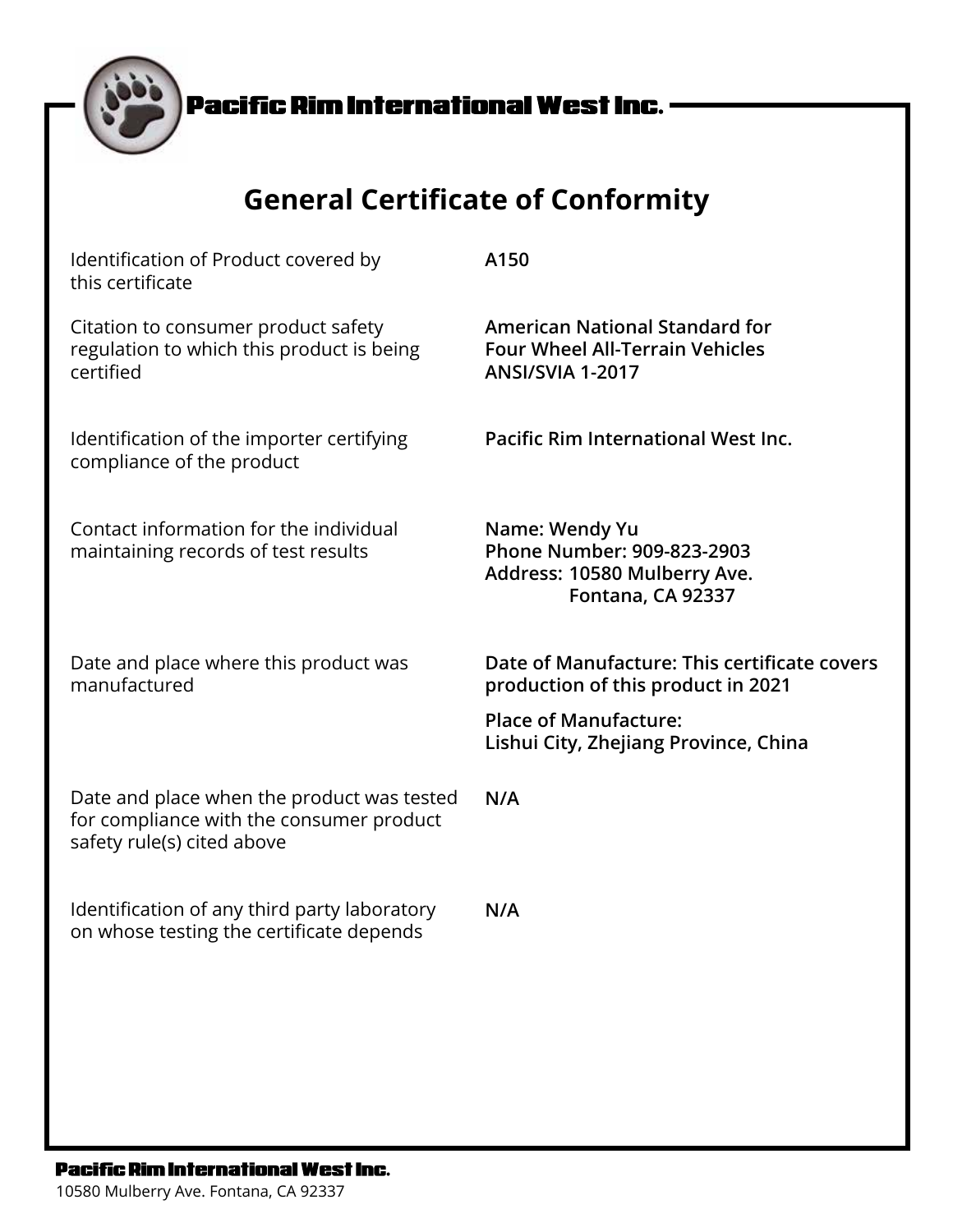| <b>General Certificate of Conformity</b>                                                                             |                                                                                                            |  |
|----------------------------------------------------------------------------------------------------------------------|------------------------------------------------------------------------------------------------------------|--|
| Identification of Product covered by<br>this certificate                                                             | <b>AU150</b>                                                                                               |  |
| Citation to consumer product safety<br>regulation to which this product is being<br>certified                        | <b>American National Standard for</b><br><b>Four Wheel All-Terrain Vehicles</b><br><b>ANSI/SVIA 1-2017</b> |  |
| Identification of the importer certifying<br>compliance of the product                                               | Pacific Rim International West Inc.                                                                        |  |
| Contact information for the individual<br>maintaining records of test results                                        | Name: Wendy Yu<br>Phone Number: 909-823-2903<br>Address: 10580 Mulberry Ave.<br>Fontana, CA 92337          |  |
| Date and place where this product was<br>manufactured                                                                | Date of Manufacture: This certificate covers<br>production of this product in 2021                         |  |
|                                                                                                                      | <b>Place of Manufacture:</b><br>Lishui City, Zhejiang Province, China                                      |  |
| Date and place when the product was tested<br>for compliance with the consumer product<br>safety rule(s) cited above | N/A                                                                                                        |  |
| Identification of any third party laboratory<br>on whose testing the certificate depends                             | N/A                                                                                                        |  |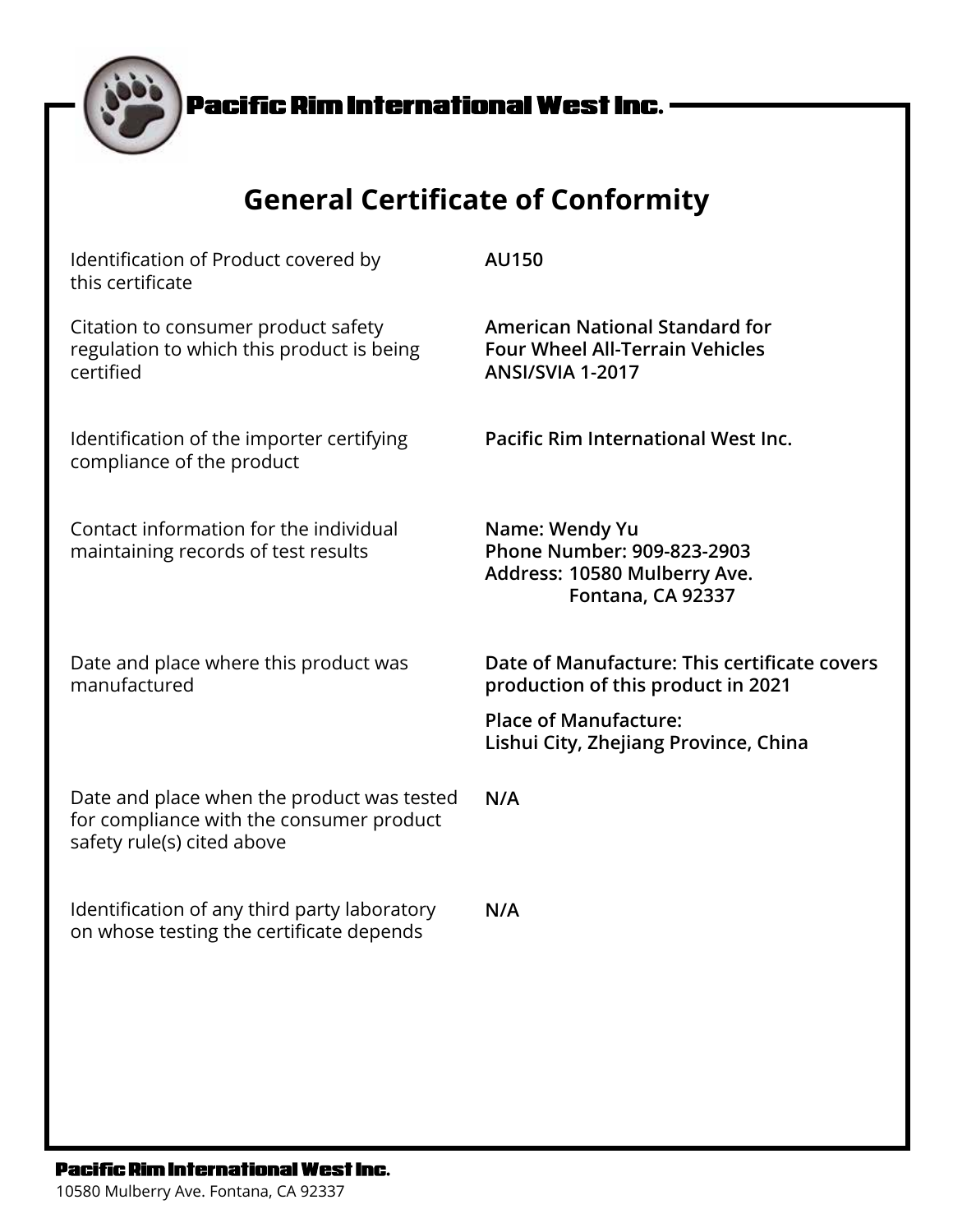| <b>General Certificate of Conformity</b>                                                                             |                                                                                                            |  |
|----------------------------------------------------------------------------------------------------------------------|------------------------------------------------------------------------------------------------------------|--|
| Identification of Product covered by<br>this certificate                                                             | A180                                                                                                       |  |
| Citation to consumer product safety<br>regulation to which this product is being<br>certified                        | <b>American National Standard for</b><br><b>Four Wheel All-Terrain Vehicles</b><br><b>ANSI/SVIA 1-2017</b> |  |
| Identification of the importer certifying<br>compliance of the product                                               | <b>Pacific Rim International West Inc.</b>                                                                 |  |
| Contact information for the individual<br>maintaining records of test results                                        | Name: Wendy Yu<br>Phone Number: 909-823-2903<br>Address: 10580 Mulberry Ave.<br>Fontana, CA 92337          |  |
| Date and place where this product was<br>manufactured                                                                | Date of Manufacture: This certificate covers<br>production of this product in 2021                         |  |
|                                                                                                                      | <b>Place of Manufacture:</b><br>Lishui City, Zhejiang Province, China                                      |  |
| Date and place when the product was tested<br>for compliance with the consumer product<br>safety rule(s) cited above | N/A                                                                                                        |  |
| Identification of any third party laboratory<br>on whose testing the certificate depends                             | N/A                                                                                                        |  |

### **Pacific Rim International West Inc.**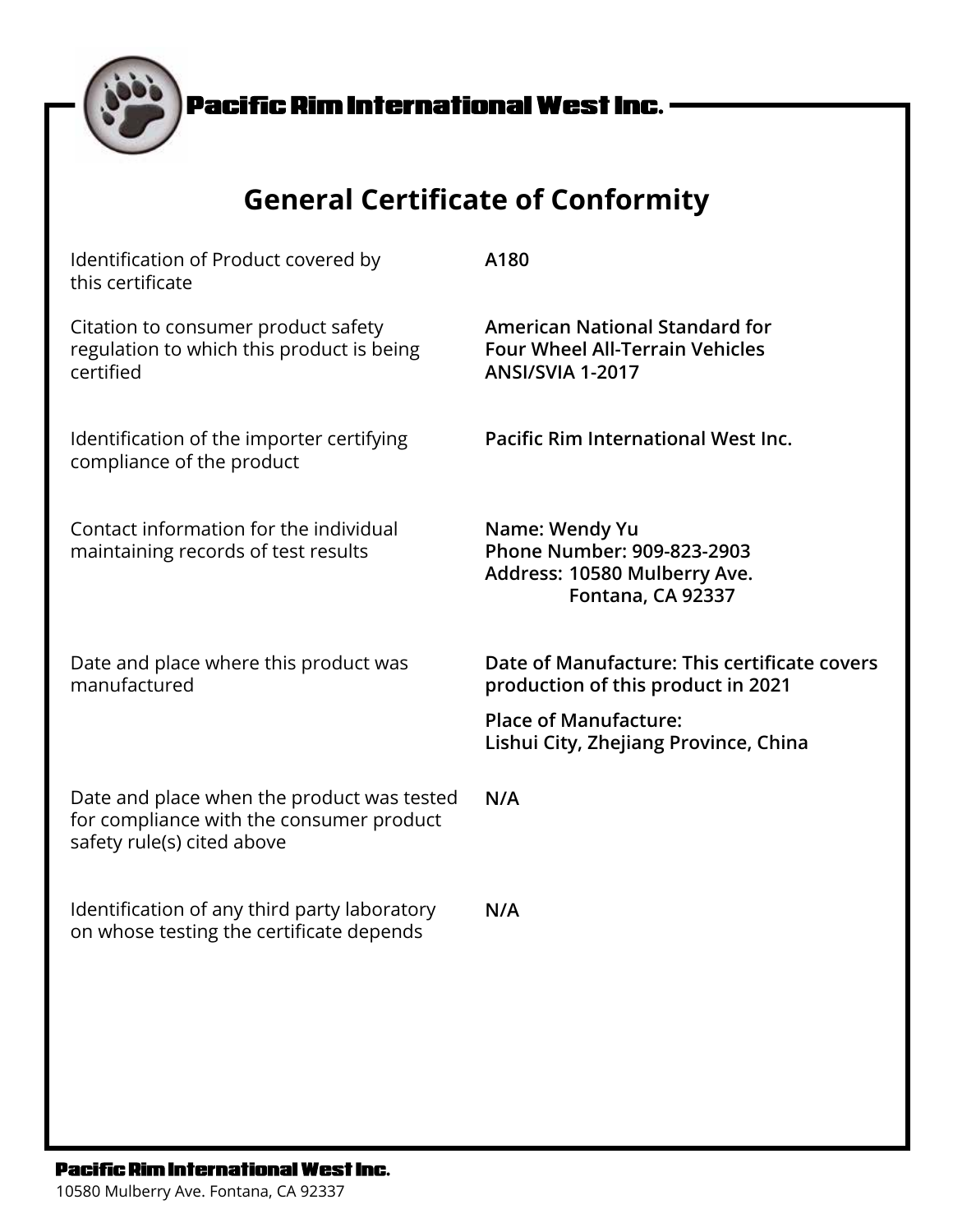| <b>General Certificate of Conformity</b>                                                                             |                                                                                                            |  |
|----------------------------------------------------------------------------------------------------------------------|------------------------------------------------------------------------------------------------------------|--|
| Identification of Product covered by<br>this certificate                                                             | <b>AU180</b>                                                                                               |  |
| Citation to consumer product safety<br>regulation to which this product is being<br>certified                        | <b>American National Standard for</b><br><b>Four Wheel All-Terrain Vehicles</b><br><b>ANSI/SVIA 1-2017</b> |  |
| Identification of the importer certifying<br>compliance of the product                                               | Pacific Rim International West Inc.                                                                        |  |
| Contact information for the individual<br>maintaining records of test results                                        | Name: Wendy Yu<br>Phone Number: 909-823-2903<br>Address: 10580 Mulberry Ave.<br>Fontana, CA 92337          |  |
| Date and place where this product was<br>manufactured                                                                | Date of Manufacture: This certificate covers<br>production of this product in 2021                         |  |
|                                                                                                                      | <b>Place of Manufacture:</b><br>Lishui City, Zhejiang Province, China                                      |  |
| Date and place when the product was tested<br>for compliance with the consumer product<br>safety rule(s) cited above | N/A                                                                                                        |  |
| Identification of any third party laboratory<br>on whose testing the certificate depends                             | N/A                                                                                                        |  |

### **Pacific Rim International West Inc.**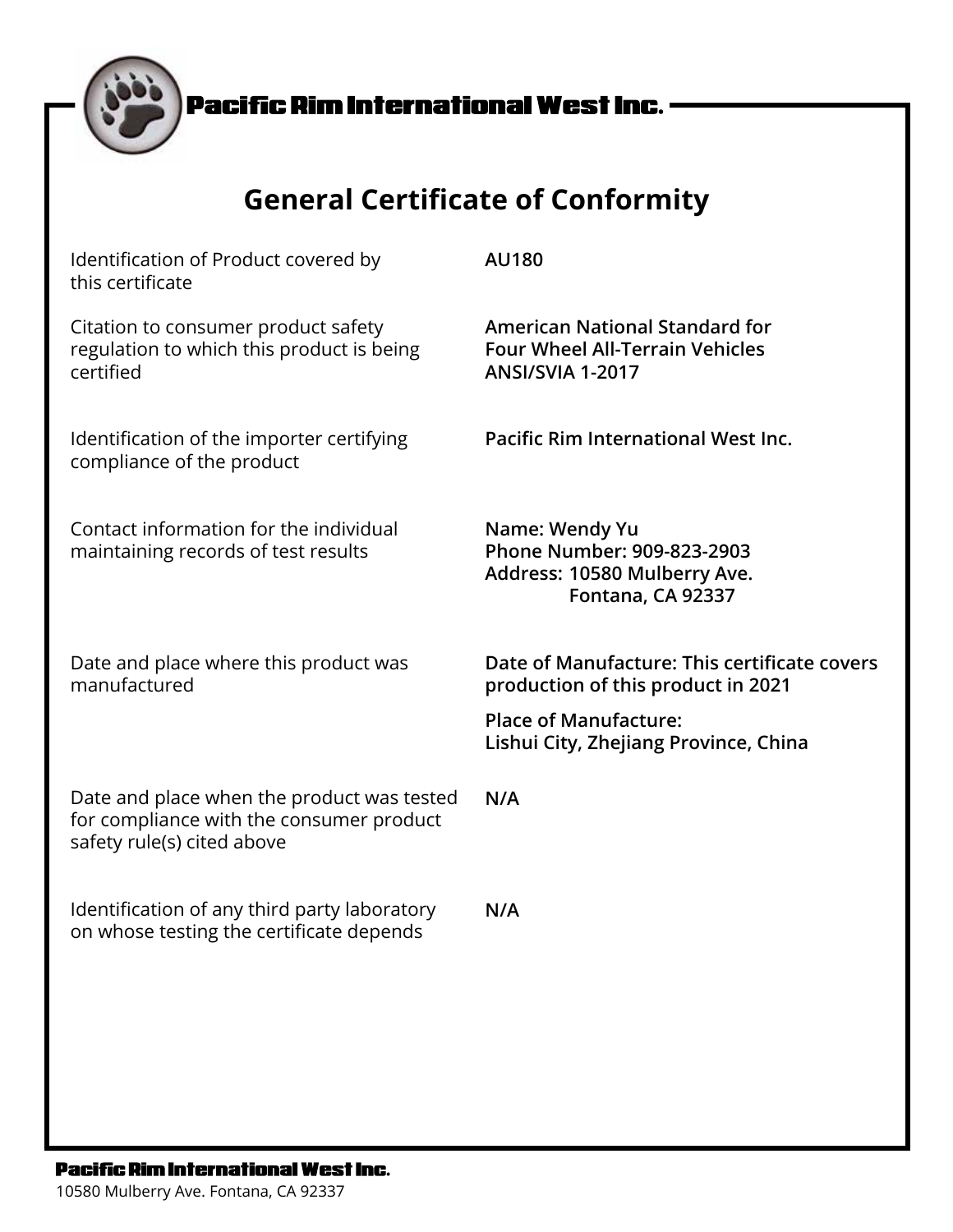| <b>General Certificate of Conformity</b>                                                                             |                                                                                                            |  |
|----------------------------------------------------------------------------------------------------------------------|------------------------------------------------------------------------------------------------------------|--|
| Identification of Product covered by<br>this certificate                                                             | A200                                                                                                       |  |
| Citation to consumer product safety<br>regulation to which this product is being<br>certified                        | <b>American National Standard for</b><br><b>Four Wheel All-Terrain Vehicles</b><br><b>ANSI/SVIA 1-2017</b> |  |
| Identification of the importer certifying<br>compliance of the product                                               | <b>Pacific Rim International West Inc.</b>                                                                 |  |
| Contact information for the individual<br>maintaining records of test results                                        | Name: Wendy Yu<br>Phone Number: 909-823-2903<br>Address: 10580 Mulberry Ave.<br>Fontana, CA 92337          |  |
| Date and place where this product was<br>manufactured                                                                | Date of Manufacture: This certificate covers<br>production of this product in 2021                         |  |
|                                                                                                                      | <b>Place of Manufacture:</b><br>Lishui City, Zhejiang Province, China                                      |  |
| Date and place when the product was tested<br>for compliance with the consumer product<br>safety rule(s) cited above | N/A                                                                                                        |  |
| Identification of any third party laboratory<br>on whose testing the certificate depends                             | N/A                                                                                                        |  |